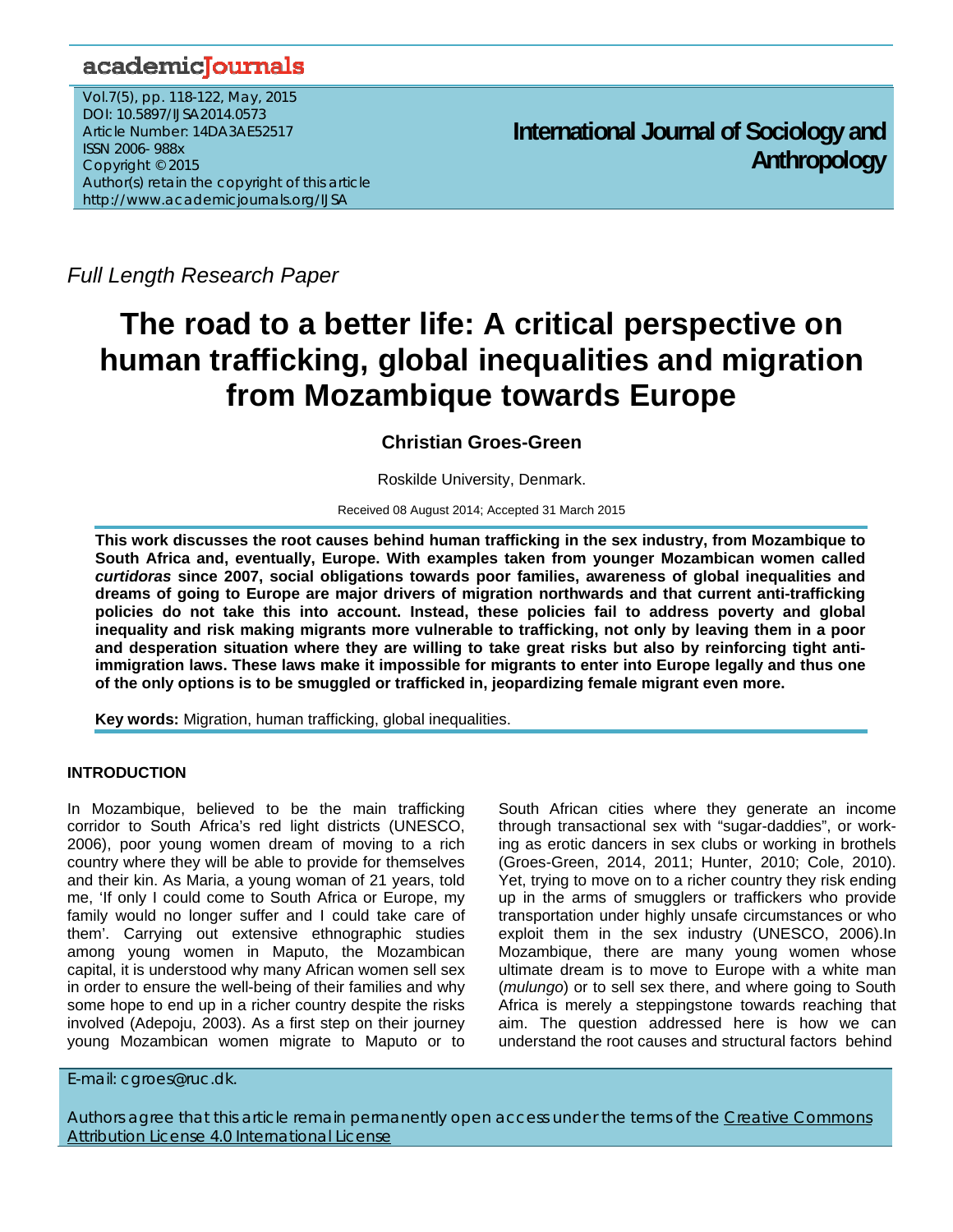migration and human trafficking on the road from Mozambique to Europe?

#### **FIELDWORK IN THE SEXUAL ECONOMY**

The reflections in this article are based on numerous fieldworks in Maputo since 2007, where interview and participant observation were done with more than 30 young women who were active in the sexual economy exchanging sex for money with older men, or working as erotic dancers in strip clubs or working in brothels, and many of whom went to South Africa or Europe to sell sex or to stay with a sugar-daddy or to marry a white man. The author followed these women in bars, discotheques, cafes, and in the city's red light district but after a while was also allowed to go with them to the poorer suburbs to visit their families. These women are locally known as *curtidoras*, meaning "women enjoying life". The *curtidora* notion derives from the Mozambican expression *curtir a vida*, which means "to enjoy life" and refers to a lifestyle of going out to bars and discotheques. This category also connotes obtaining money, luxuries, and other benefits through intimate relationships with men. *Curtidoras'* mostly older white partners and sex clients are popularly known as *patrocinadores*, meaning "donors" or "sponsors". This term often refers to expatriates (expats) from Europe, North America, and South Africa who have migrated to the city since the 1980s as businessmen, development workers, and diplomats, but it can also refer to older rich Mozambican men who exchange money for sex with multiple younger women. The sponsor is a figure located somewhere between the categories of a sex client and a boyfriend, depending on the content of the transaction, the duration and seriousness of the relationship, the sense of mutual obligation and the degree of emotional attachment. This is also why *curtidoras* are best described as "informal" sex workers. Because, the intimate trade that occurs between them and their male sponsors is in a number of ways quite similar to the logic that shapes the city's informal economy in a broader sense. Personal ties and obligations intersect with economic interest and there are few formally agreed upon rules around the trade. This is where part of the sex trade differs remarkably from the sex industry known from other parts of the world, in particular the global north, where prostitution or sex work is often much more institutionalized and formal, and where the trade includes an agree upon service, time span, and with fewer strings attached in the sense that after the sex is completed people do not necessarily expect to meet again. However, some *curtidoras* also work in brothels in the city or travel to South Africa, mostly Cape Town and Johannesburg to work in brothels or strip clubs. Gaining the trust needed to gather knowledge on these intimate matters was a great challenge. In order for the women to trust the author and allow for more unfiltered discussions of sensitive issues, the author adopted a social role as

an "older brother" who could give them advice in relation to their work, life private and life of going out with clients and sponsors and about the risks and opportunities of migrating abroad. The "brother" notion (*irmão*) had real implications in terms of social duties while it also encompassed strict limits to sexual intimacy. The protective brother role fitted well with the author's older age (33 when he first met them, 39 years when he last interviewed some of them in the end of 2013), and most*curtidoras* ended up accepting his insistence on being an ''older brother.'' This also paved the way for more relaxed relationships to *curtidoras'* male friends, sponsors and clients, who no longer saw him as a competitor for women. Besides speaking Portuguese the author also learned basic Changana<sup>1</sup>, the mother tongue of many informants. This served to guarantee access to the study group and enabled *curtidoras* and their families to better identify with the author (Groes-Green, 2012).

#### **Why do poor Mozambican women migrate to Europe?**

Human trafficking is a serious social problem, which affects women across the African continent (Carling, 2006; Adepoju, 2003; Fitzgibbon, 2003). In order to prevent human trafficking and put an end to bonded sexual labour, one first need to understand why so many people in Africa wish to migrate to Europe, and how they end up being vulnerable to trafficking and other forms of abuse on this journey. Of course there may be great regional and local variation when it comes to motives for migrating and the extent to which migration to more wealthy countries is an attractive option. In Mozambique, it has become clear that there are at least two major reasons behind the migratory processes that women become involved in, both of which are often overshadowed by a strict focus on criminal networks and the use of witchcraft (Leman and Janssens, 2013). The first reason is the general condition of poverty combined with famine, insecurity and poor health. Unemployment in Mozambique, and indeed, most of Africa, is massive, the general population has scarce access to health care and social support, and families struggle with hunger, malnutrition, insecurity and HIV/AIDS (Baulch, 2012; Hanlon and Smart, 2008). Under these circumstances, daughters and sons often feel obliged to and are encouraged by their impoverished families to embark on the risky road of migration where they become vulnerable to exploitation.

Neima, a 24-year old curtidora, said:

 $\overline{a}$ 

"How can I think of anything else when I see that my family needs me. When I see that they could not survive if I did not make a sacrifice. I would do anything for them. Even going to Joburg to sell sex. This gives

<sup>&</sup>lt;sup>1</sup>A local Bantu language spoken by the majority of the population in Maputo.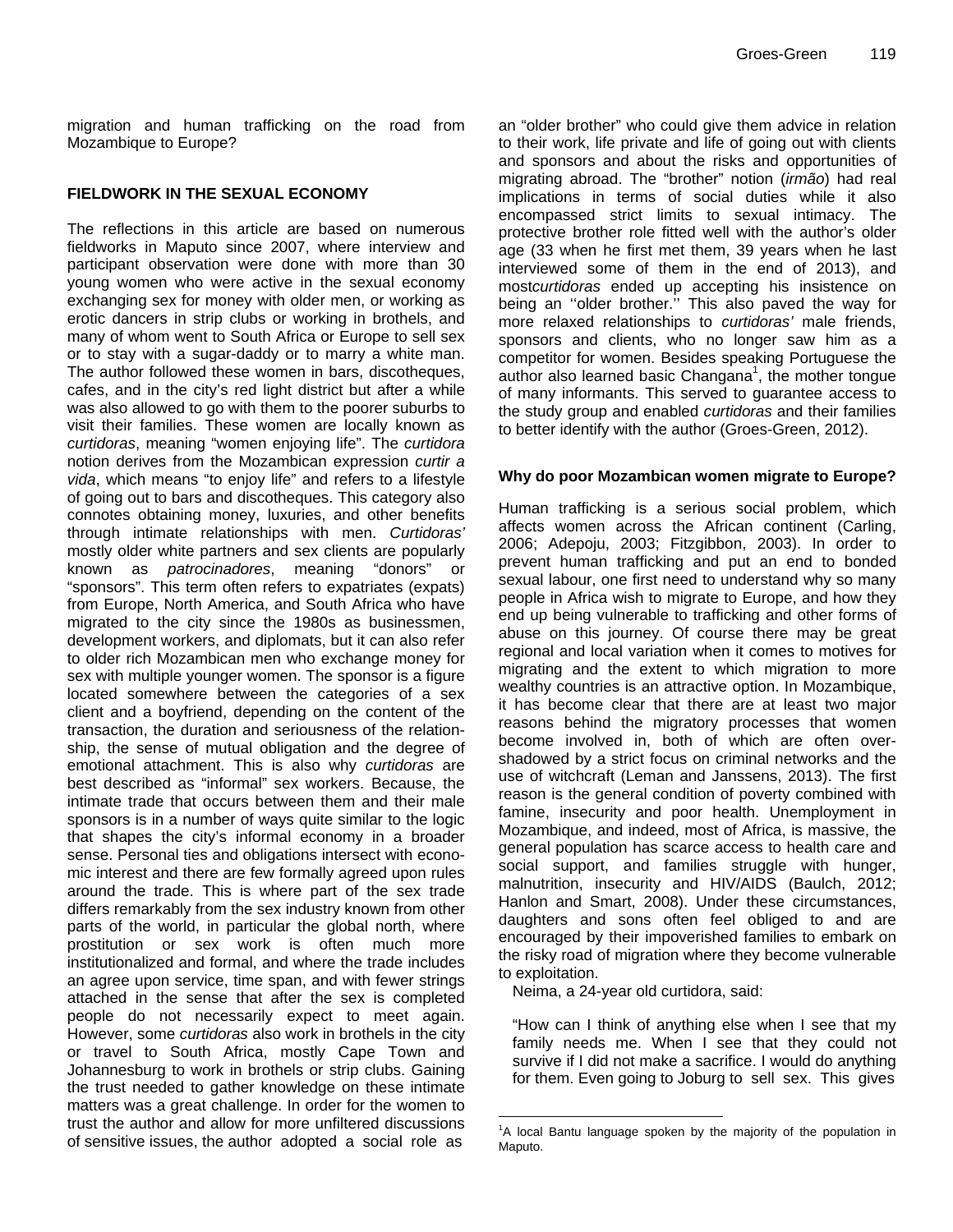me the income I need to pay for food and medicine for my mother and the kids. No one can get a normal job anymore. We are getting desperate."

Stories like this were very common and similar notions of obligations towards poor families are known from many parts of Africa (Hunter, 2010; Cole, 2010; Plambech, 2014). This testifies to the fact that poverty is a significant driver of human trafficking by creating permanent conditions of desperation, where some people are motivated to defy incredible risks in order to help their kin, and where others try to make a profit by exploiting their vulnerable situation.

#### **Awareness of global inequalities and the role of remittances**

The second reason, which is related to the first, is the growing awareness among people in a place like Mozambique about the opportunities and wealth of Europe, which many African countries historically have been deprived of. Poor and unemployed African migrants who dream of jobs, money and helping their family members financially know where to travel to fulfill these dreams, even if reality does not always match expectations.

Lucia, a 26-year old *curtidora*, said after she met a Portuguese sponsor in a bar in downtown Maputo who was willing to bring her to Portugal:

"I don't care what happen to me as long as my family is well. Also this world of poverty and no jobs gives me nothing. I need to move. All I think of is one day to live in Europe. If I can go there I will do any kind of job. That is my dream. I think Portugal is a good place. It is rich and safe. They also speak Portuguese. If I cant find a husband to take care of me and my family back home I can just work in a club [strip club] or sell sex."

A range of younger women who enter the sexual economy in Maputo shared the notion that Europe was a place of wealth, security and an ability to be someone in the eyes of their kin. And most of them saw the sexual economy of bars, brothels and strips clubs as a first step towards Europe. They hoped that one day they would meet a sponsor or sex client who would marry them or otherwise help them get the legal papers needed to be able to move to their dream destination. Besides migrating to Europe, migrant women in Africa increasingly try their luck in North America and emerging economies of Brazil, Russia, China, India, and the Middle East (Adepujo, 2003). A central element in the global sexual economy is the remittances that female migrants send home to their mothers, fathers, siblings or husbands through financial transfer systems. Remittances sent home by migrants constitutes the second largest financial inflow to African countries exceeding international aid

(IFAD, 2009), and a part of this money is generated in the sex industry or through sexual relationships (Luke, 2010; Sassen, 2002). The great amount of remittances that female migrants send home to their kin testifies to how important migrating to richer countries or regions like Europe is for the subsistence of poverty-ridden families (Morrison et al., 2008).

#### **Who is responsible and why are root causes ignored?**

Every so often governments in the US and Europe ignore these root causes in anti-trafficking campaigns and instead use all efforts to address trafficking as merely a criminological question rather than as a social question and a question of global inequality. Moreover these governments, one could argue, are directly responsible for aggravating global inequalities and creating poverty through neoliberal development programs, also called structural adjustment programs. A range of scholars argue that rather than eradicating poverty in Africa structural adjustment programs implemented by the International Monetary Fund and The World Bank have instead deepened inequalities between rich and poor populations by putting pressure on governments to introduce market economies, privatizing national companies and cutting public spending (Ferguson, 2006; Hanlon and Smart, 2008). Fighting poverty and global inequality, which serve to nurture the trafficking process and make sex workers and migrants vulnerable, it requires a more even distribution of global wealth, more direct financial support to poor families in Africa, as suggested by Hanlon et al. (2010), and higher levels of local security and safe migration routes. But since such an approach is most likely seen as a threat to the economic and political dominance of the Global North, the aim of anti-trafficking campaigns is limited to fighting local criminal networks taking advantage of conditions of poverty. One indication of the reluctance of governments and the UN to implement global redistribution measures is the silence with which the UN and the World Bank has met suggestions for redistribution through programs for direct money transfers to poor families globally (Hanlon et al., 2010). While the fight against criminal networks of traffickers is certainly important unfortunately it overshadows the fact that countries and organizations in the Global North bears the overall responsibility for the root causes behind human trafficking worldwide, especially by increasing global and local structural inequalities through neoliberal reforms.

#### **THE LINK BETWEEN ANTI-TRAFFICKING CAMPAIGNS AND ANTI-IMMIGRATION POLICIES**

Another issue that seriously jeopardizes African migrants is how anti-trafficking campaigns implemented in European countries risk making these women who are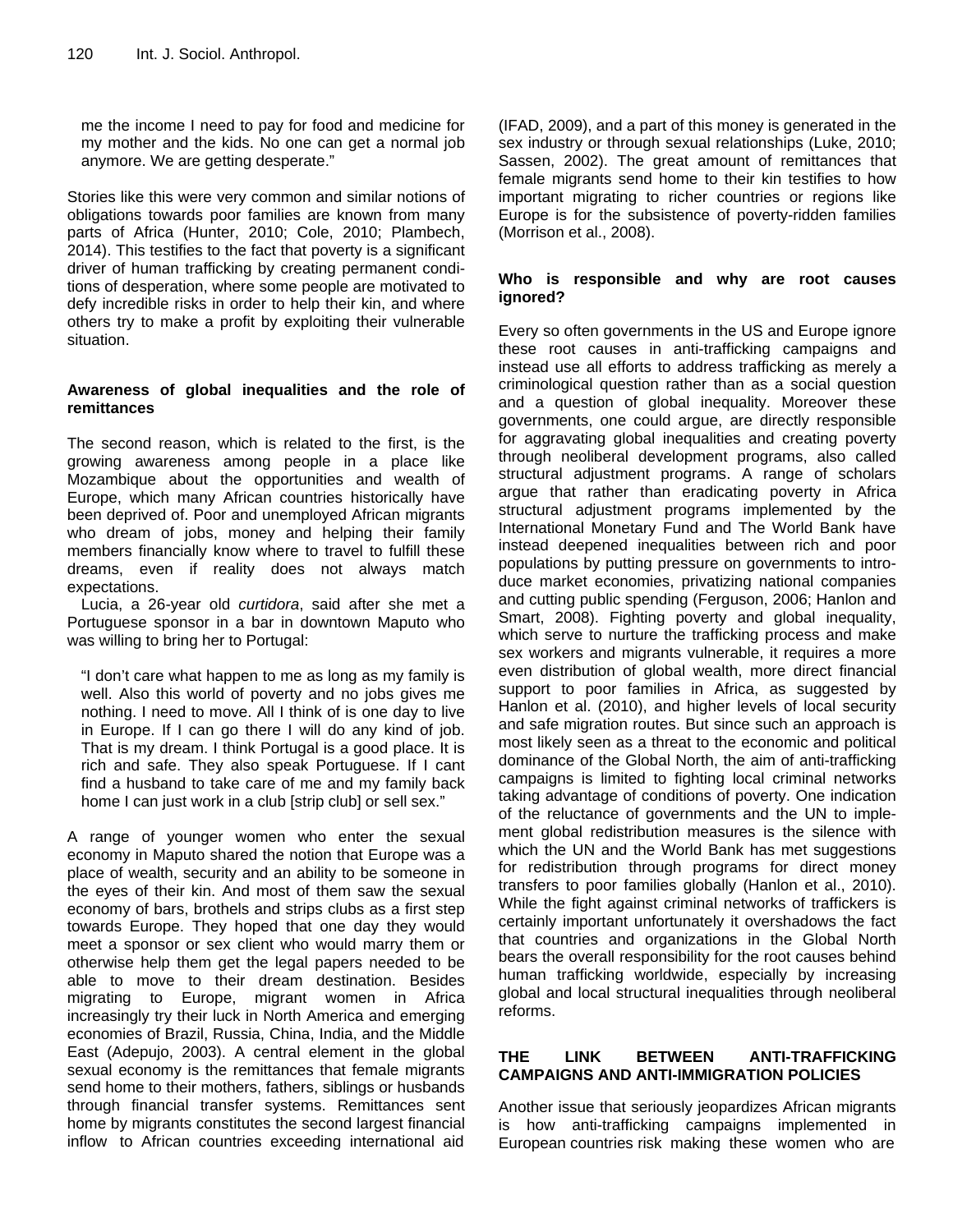potential victims of trafficking ever more vulnerable. Not only do national governments and the EU tighten border controls, they also introduce stricter immigration laws to protect national interests, and so they argue, to prevent human trafficking and smuggling (Tichtin, 2011). But instead of serving the interest of female migrants from Africa and elsewhere anti-trafficking measures end up becoming an excuse for stricter immigration policies and forced deportation. As a consequence, there are many instances where these campaigns jeopardize migrant's security rather than quaranteeing their social protection and human rights (Sharma, 2005). For example, in 2011 members of the Danish parliament agreed to increase border surveillance to fight drug smuggling, criminal gangs and not least – human trafficking. Although this policy was presented as a security issue and a humanitarian move it also fits perfectly well with the nationalist agenda of political parties, especially for those wanting to keep poor and unskilled migrants from the Global South from entering the country. At the same time, it became a legal instrument for catching, tracking down and deporting illegal immigrants. In the European Union victims of human trafficking are almost always sent back to their home countries by force, even though most of them prefer to stay and work in the EU (Adams, 2003). Politicians argue that forced repatriation of victims is justified because migrants are better off in their home countries where they are safe from exploitation. However, it is unlikely that migrants have better opportunities in their countries of origin that are torn by unemployment, poverty and instability. In fact, such anti-trafficking policies ignore the challenge of ensuring that migrants' own nation states give them access to stable jobs, security and acceptable incomes. There is evidence that female migrants and victims of trafficking who are sent back to Nigeria end up being less well of than when they were in Europe or before they migrated northwards (Plambech, 2014). This also goes for women in this study who were sent back to Mozambique. Whether they had been in Europe as wives, sex workers or as domestic workers; they saw life after deportation to Mozambique as worse than before they embarked on the journey.

#### **Tightening border control and anti-immigration laws jeopardizes migrants**

Although current anti-trafficking and anti-slavery campaigns in the US and Europe do respond to grave human rights violations, these campaigns sometimes have highly unfortunate consequences for migrants. The fact that anti-trafficking measures are well intended does not make it less important to critically address their regrettable side effects. Research shows how poor undocumented female migrants are wrongly identified as victims of trafficking and sent back to their countries of origin by force. They are approached by NGOs and

police convincing them to leave the sex industry and move to so-called 'safe houses' where they are sometimes kept against their will (Gallagher and Pearson, 2010). This tendency is partly due to conflating migration with trafficking and conflating migrants in the sexual economy with either victims or perpetrators (Doezema, 2010). But if all illegal and undocumented cross border movements are seen as signs of human trafficking we risk making all forms of migration suspicious, especially migration from poorer parts of the world to Europe and the US (Agustin, 2007; Andrijasevic, 2010; Desyllas, 2007). Mozambican migrants in this study who ended up selling sex in for example Portugal or Scandinavia complained that the police often targeted them as either criminal traffickers or as poor victims who needed to be saved from the sex industry and sent back to their families, even when they denied that this was the case and insisted they wanted to keep working. Furthermore, setting up migrant surveillance systems, including border controls and strengthening law enforcement, may force migrants into the arms of criminal gangs and make them travel routes that are more insecure and potentially fatal (Plambech, 2014).Paradoxically, the more impenetrable the borders of Europe become, the more migrants become dependent on people who can help them penetrate these borders by organizing illegal transportation and human smuggling. Recent years' stories of thousands of migrants drowning in the Mediterranean Sea as they desperately embark overcrowded smuggling ships from Northern Africa to Europe are tragic illustrations of unfortunate outcomes of not being able to enter Europe by legal and secure means (Lucht, 2011).

#### **Conclusion from fighting visible symptoms to fighting invisible root causes**

So by focusing solely on the persecution of human traffickers and closing off national borders, the Western politicians today merely battle the highly visible symptoms of a globally disparate world system. Maybe it is time to address the more invisible root causes of human trafficking and the social conditions under which it is allowed to flourish. To do this effectively politicians and citizens must pay attention to poverty, social inequalities and unemployment in poor regions of the world and above all discuss the sometimes unintended, sometimes recognized but self-interestedly not seriously dealt with social and lethal consequences of impenetrable borders around Europe. It is unlikely that legal instruments of policing and border control will ensure that migrants can live in a safer or more just world. Merely focusing on criminal aspects of migration and sexual labour without addressing the structural root causes will not give daughters of poor African families' access to alternative livelihoods, safety on the road and freedom from bonded sexual labour. It is time to address the global structures